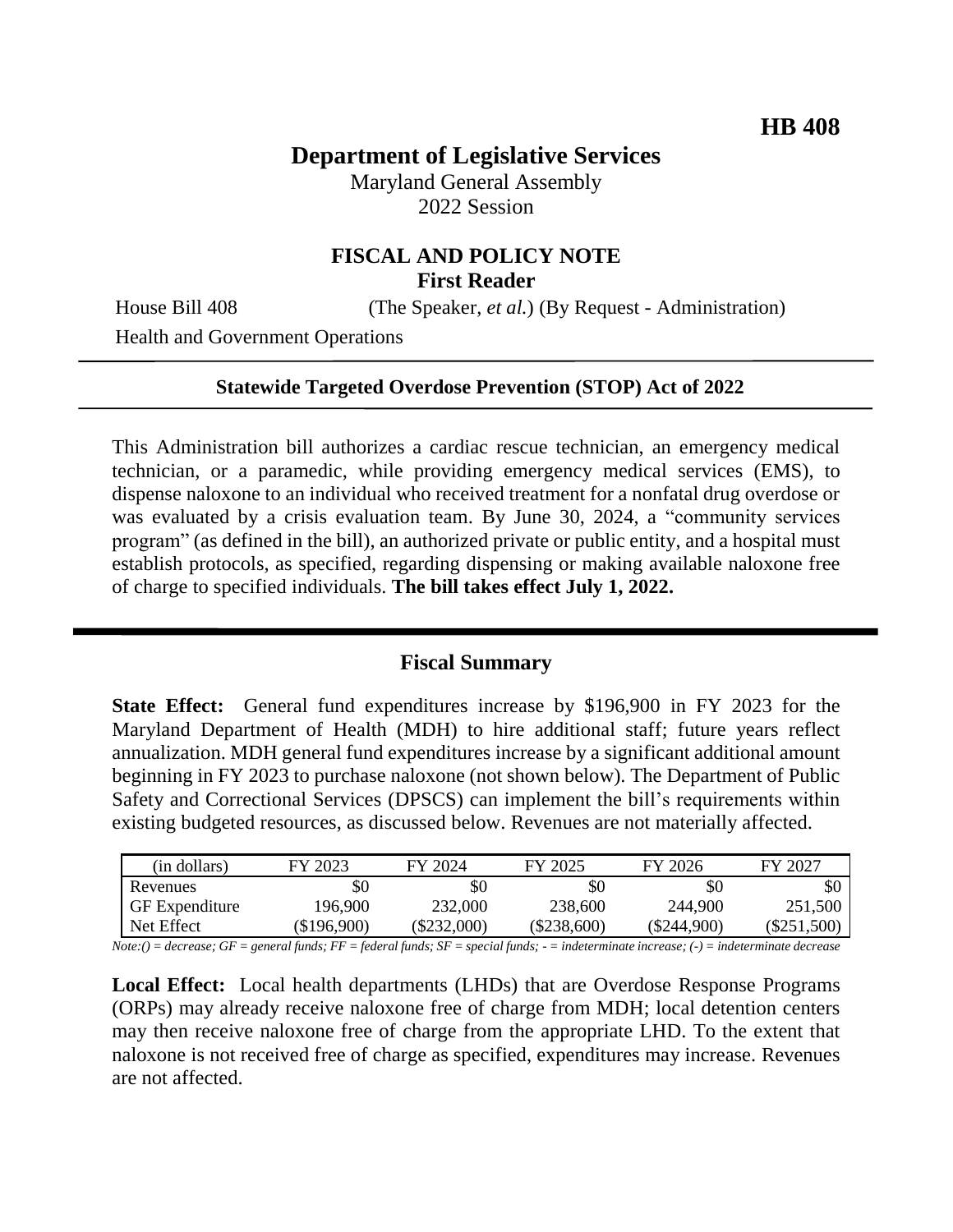**Small Business Effect:** The Administration has determined that this bill has minimal or no impact on small business (attached). The Department of Legislative Services (DLS) disagrees with this assessment as discussed below.

# **Analysis**

#### **Bill Summary:**

#### *Community Services Program*

A "community services program" includes a homeless services program, an intensive outpatient program, an opioid treatment program, and a reentry program. By June 30, 2024, a community services program that provides services to individuals who have a substance use disorder (SUD), have an opioid use disorder (OUD), or are at risk of experiencing a drug overdose must have a protocol to dispense or make available naloxone, free of charge, to individuals with an OUD or who are at risk of experiencing a drug overdose when the individual receives services from the program.

#### *Private or Public Entity*

By June 30, 2024, an authorized private or public entity (which, under current law, means a health care provider, LHD, community-based organization, substance abuse treatment organization, or other person that addresses medical or social issues related to drug addiction) must include a requirement – in its protocols for the prescribing and dispensing of naloxone – to dispense naloxone free of charge to an individual who has an OUD or is at risk of experiencing a drug overdose while the individual is (1) enrolled in a program offered by the entity or (2) receiving treatment or services from the entity.

No cause of action may arise against any business or business owner for any act or omission when the business or business owner acting in good faith makes naloxone and the necessary paraphernalia for administration available to its employees or patrons under these requirements.

## *Hospitals*

By June 30, 2024, a hospital must require that naloxone is dispensed free of charge to a patient who has received treatment for a SUD, OUD, or nonfatal drug overdose event.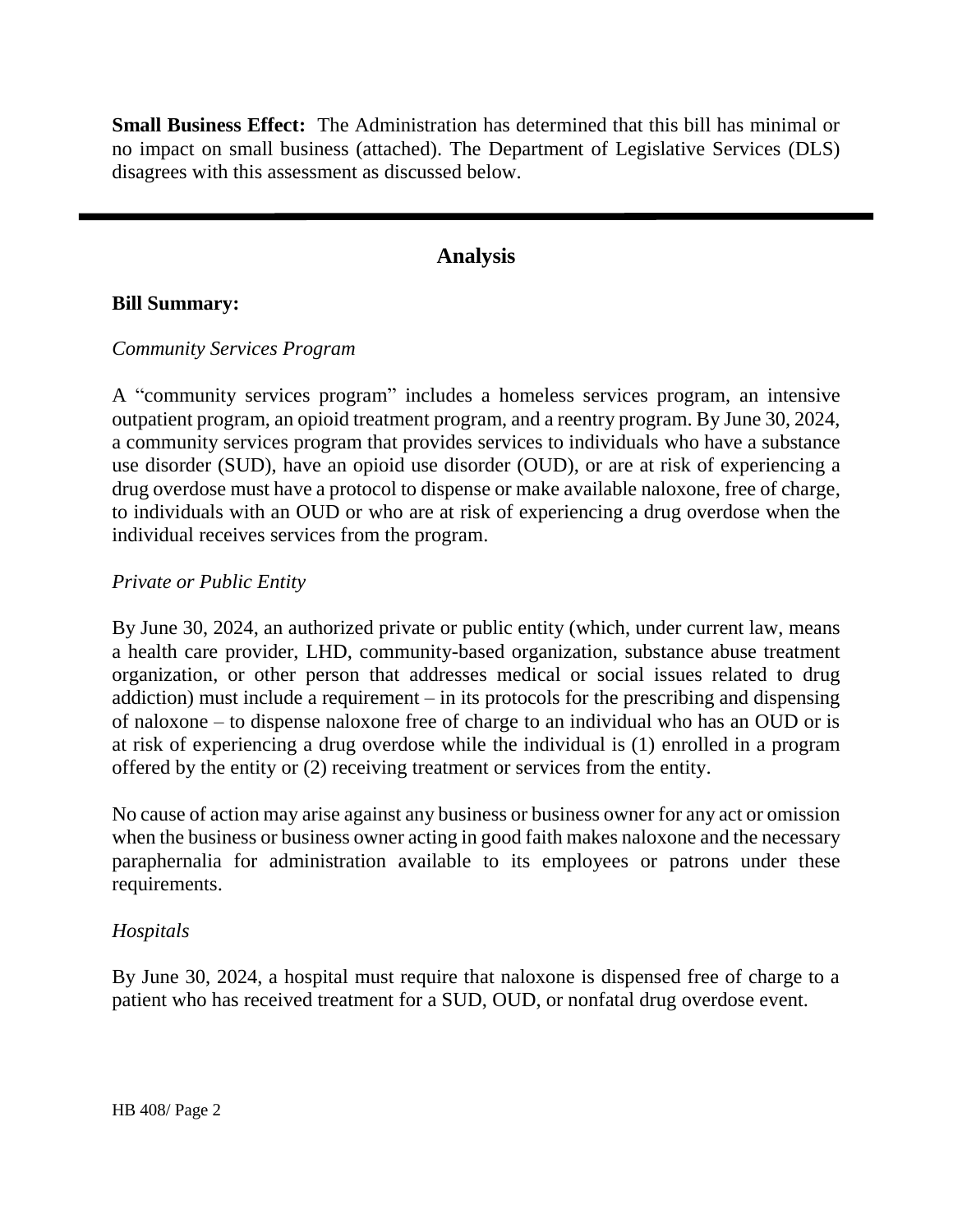# **Current Law:**

# *Emergency Medical Service Providers*

Subject to the rules, regulations, protocols, orders, and standards of the EMS Board and subject to medical direction, while providing EMS a cardiac rescue technician, an emergency medical technician, or a paramedic may perform specified medical procedures as authorized by the EMS Board, administer specified medications or intravenous solutions, and provide emergency medical transport.

## *Overdose Response Program*

ORP is administered by MDH to provide a means of authorizing certain individuals to administer naloxone to an individual experiencing or believed to be experiencing an opioid overdose to help prevent a fatality when medical services are not immediately available. ORP also offers injectable and nasal spray naloxone at no cost for LHDs or nonprofit organizations that have an active ORP status.

MDH may authorize private or public entities to conduct education and training on opioid overdose recognition and response that includes (1) education on recognizing the signs and symptoms of an opioid overdose; (2) training on responding to an opioid overdose, including the administration of naloxone; and (3) access to naloxone and the necessary supplies for the administration of the naloxone. Each authorized private or public entity must enter into a written agreement with a licensed health care provider with prescribing authority to establish protocols for the prescribing and dispensing of naloxone to an individual.

## *Hospitals*

Chapters 571 and 572 of 2017 require that hospitals have a protocol for discharging a patient who was treated by the hospital for a drug overdose or was identified as having a SUD, including coordination with peer recovery counselors who can conduct a screening, a brief intervention, and referral to treatment and connection of the patient with community services and prescribing naloxone for the patient. The protocol must be submitted to the Maryland Hospital Association.

**Background:** Patients can receive a prescription for naloxone from their prescriber or obtain naloxone directly from a pharmacist under the Maryland standing order if they, or someone they know, is at risk of experiencing an opioid-related overdose. Maryland residents may also obtain naloxone from their local ORP.

For information on the State's opioid crisis, please refer to the **Appendix – Opioid Crisis**.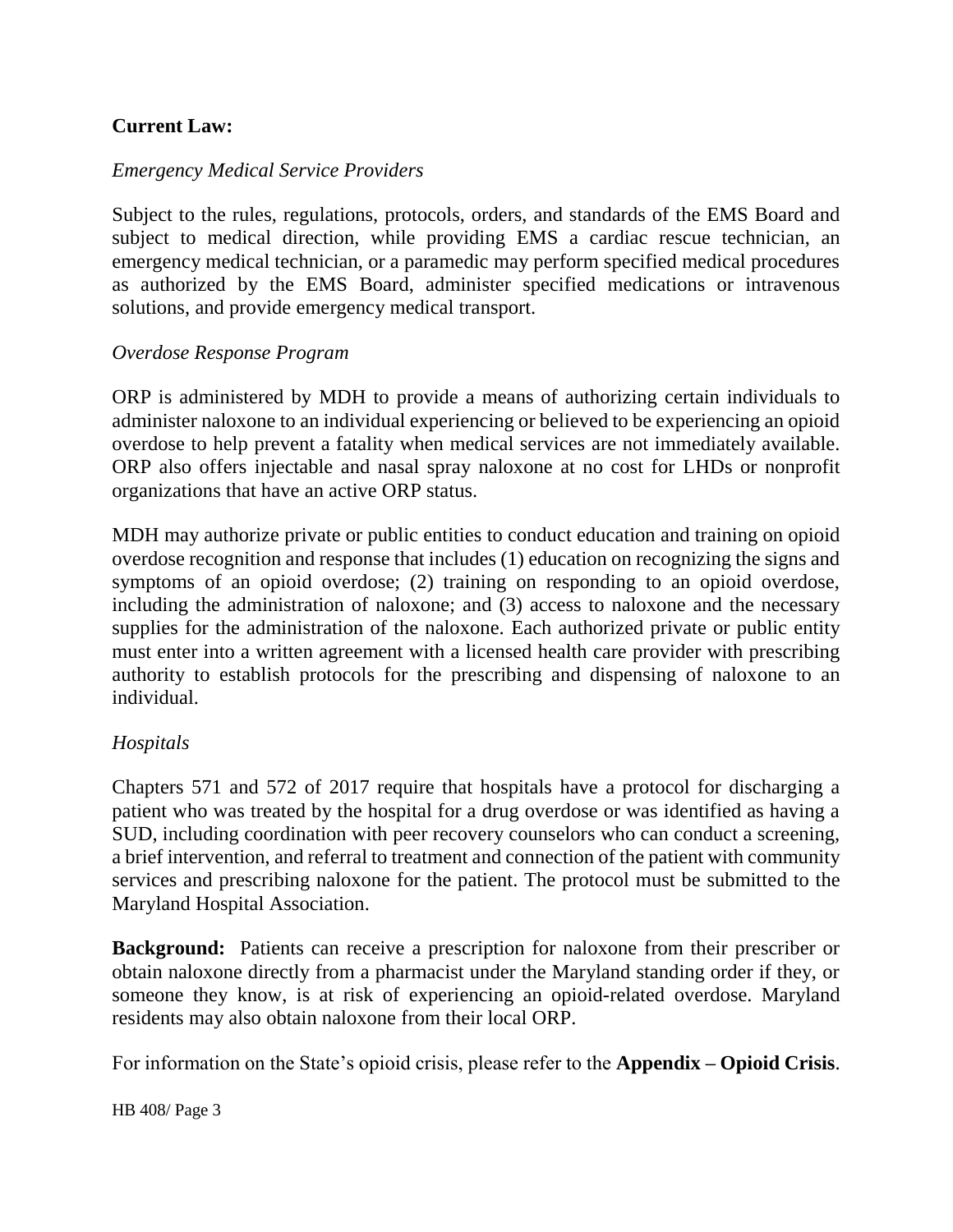#### **State Expenditures:**

#### *Maryland Department of Health*

General fund expenditures increase by \$196,901 in fiscal 2023, which accounts for a 90-day start-up delay from the bill's July 1, 2022 effective date. This estimate reflects the cost of hiring one program administrator to order, invoice, and process naloxone; one program administrator to coordinate distribution of, delivery of, and training to dispense naloxone; and one epidemiologist to collect data on when, where, and how much naloxone is dispensed. It includes salaries, fringe benefits, one-time start-up costs, and ongoing operating expenses.

| Salaries and Fringe Benefits                   | \$174,872 |
|------------------------------------------------|-----------|
| <b>Operating Expenses</b>                      | 22,029    |
| <b>FY 2023 MDH Administrative Expenditures</b> | \$196,901 |

Future year expenditures reflect full salaries with annual increases and employee turnover as well as annual increases in ongoing operating expenses.

General fund expenditures also increase significantly beginning in fiscal 2023 to purchase naloxone for distribution to the specified programs under the bill. *For illustrative purposes only*, assuming MDH annually distributes an additional 50,000 two-dose packs of naloxone at a cost of \$75 per pack, general fund expenditures increase by an additional \$3.75 million annually.

#### *Department of Public Safety and Correctional Services*

DPSCS advises that, to provide naloxone free of charge as required under the bill, the Division of Correction (DOC) and the Patuxent Institution require 12 administrative officers and the Division of Pretrial and Detention Services needs one case manager supervisor, five case managers, and a data analyst at a total annual cost of approximately \$1.3 million. DLS disagrees and advises that DPSCS can likely implement the bill's requirements within existing budgeted resources, as discussed below.

DPSCS advises that the additional administrative officers will request naloxone, confirm delivery, secure naloxone, ensure each employee completes online overdose education, and maintain inventory records. DPSCS also advises that its existing Office of Pretrial, Treatment, and Reentry Services will serve the functions of a "Training Director" to prepare overdose education and training modules for employees. However, the DPSCS website's data dashboard indicates that a total of 4,420 individuals in fiscal 2021 and 1,558 individuals in fiscal 2022 were scheduled to be released back into the community

HB 408/ Page 4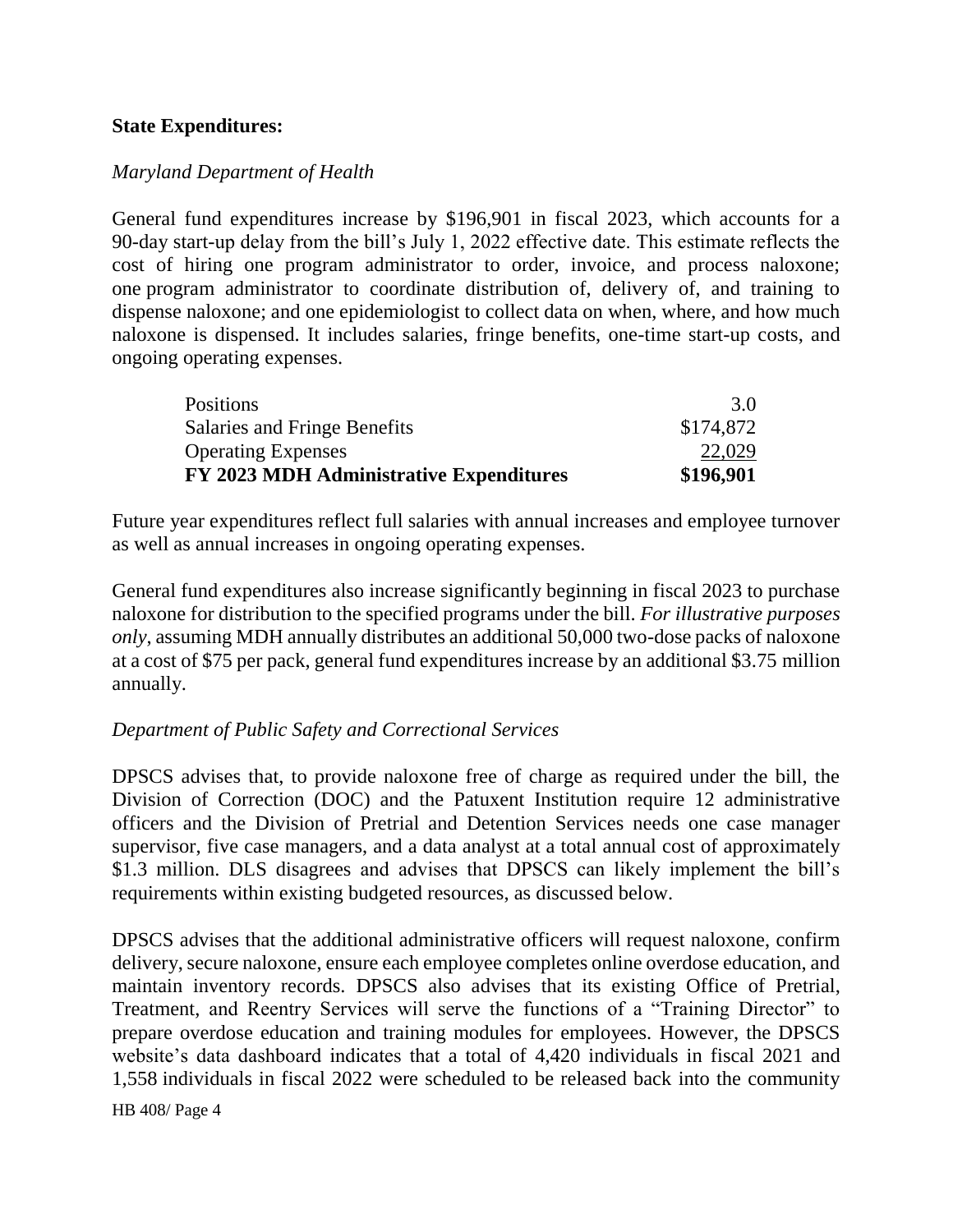across all 13 DOC facilities, which equates to, on average, between 10 and 28 people per month at each facility. Upon intake at a DPSCS facility, an initial health assessment to include medical, dental, and mental health is completed for each inmate and, if appropriate, a health care treatment plan is developed. Inmates are also provided with a case management assessment and assigned to a case manager. Moreover, there are existing policies in place for reentry assessment, planning, and programming.

DLS notes that not every individual released will require naloxone and advises that such a small number of naloxone distributions for DOC does not require additional staff to administer. DLS further advises that, while the bill creates an additional factor for case managers to consider upon release of an inmate, the bill does not affect the number of people who require case management services. Thus, DLS advises that DPSCS can likely implement the requirements of the bill within existing budgeted resources. To the extent that additional staff becomes necessary, general fund expenditures increase.

This analysis does not consider the costs to DPSCS for naloxone as it is assumed DPSCS will be able to obtain naloxone from MDH free of charge (either by becoming certified as an ORP or through another agreement).

**Small Business Effect:** Small businesses that operate an intensive outpatient program, an opioid treatment program, a reentry program, or as a health care provider must develop protocols to provide or dispense naloxone free of charge to individuals under specified circumstances by June 30, 2024. MDH and the Opioid Operational Command Center have previously advised that an average single 2 mg/2 ml Luer-Jet prefilled syringe of naloxone costs \$40. Depending on the total number of individuals who meet the criteria to receive naloxone free of charge, costs to provide naloxone could have a potentially meaningful impact on specified small businesses. To the extent that a small business qualifies to receive naloxone from MDH free of charge, the impact on small businesses is reduced.

## **Additional Information**

**Prior Introductions:** None.

**Designated Cross File:** SB 394 (The President, *et al.*) (By Request - Administration) - Finance.

**Information Source(s):** Maryland Institute for Emergency Medical Services Systems; Judiciary (Administrative Office of the Courts); Maryland Department of Health; Department of Human Services; Department of Public Safety and Correctional Services; Department of Legislative Services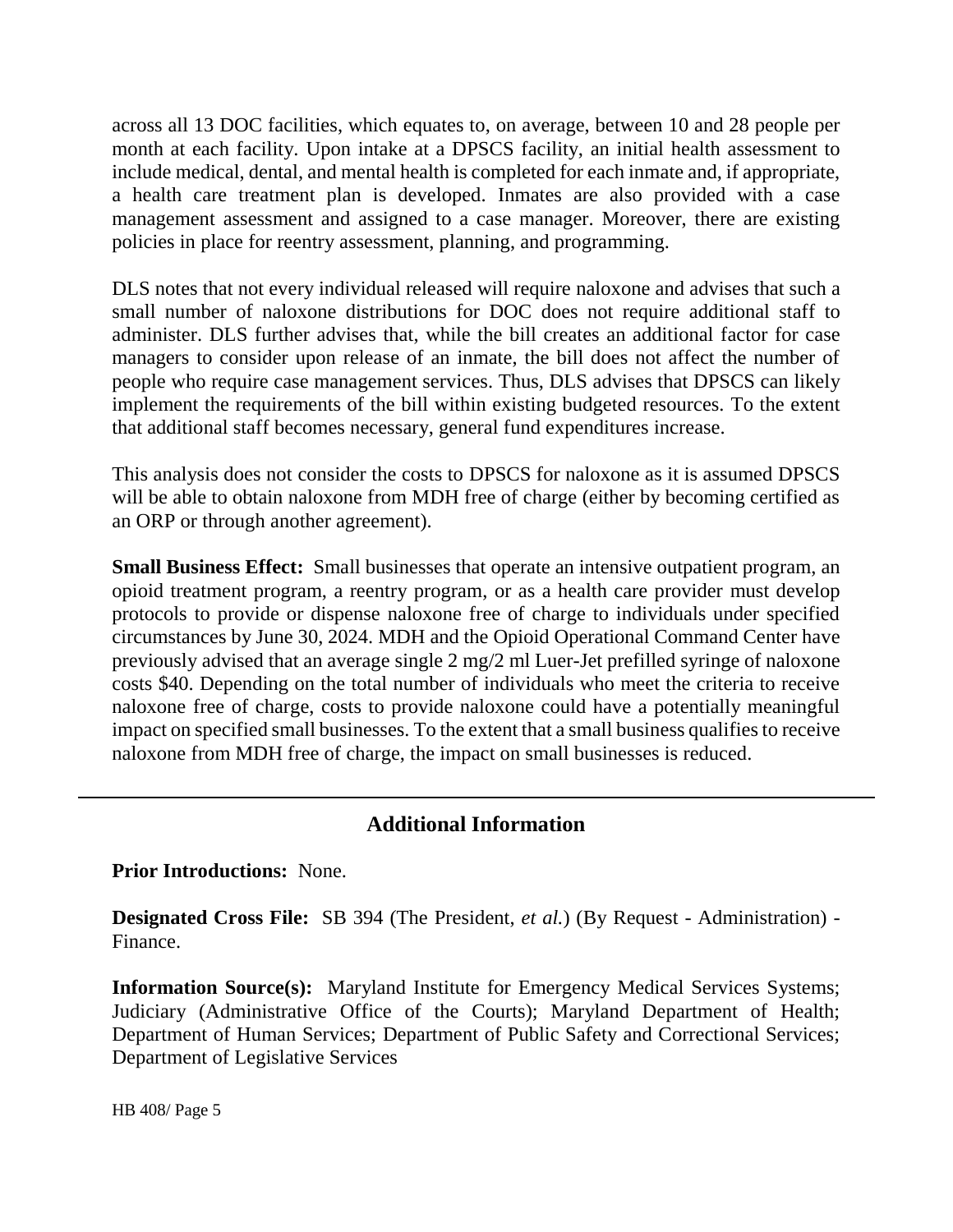Fiscal Note History: First Reader - February 15, 2022 rh/jc

Analysis by: Amber R. Gundlach Direct Inquiries to:

(410) 946-5510 (301) 970-5510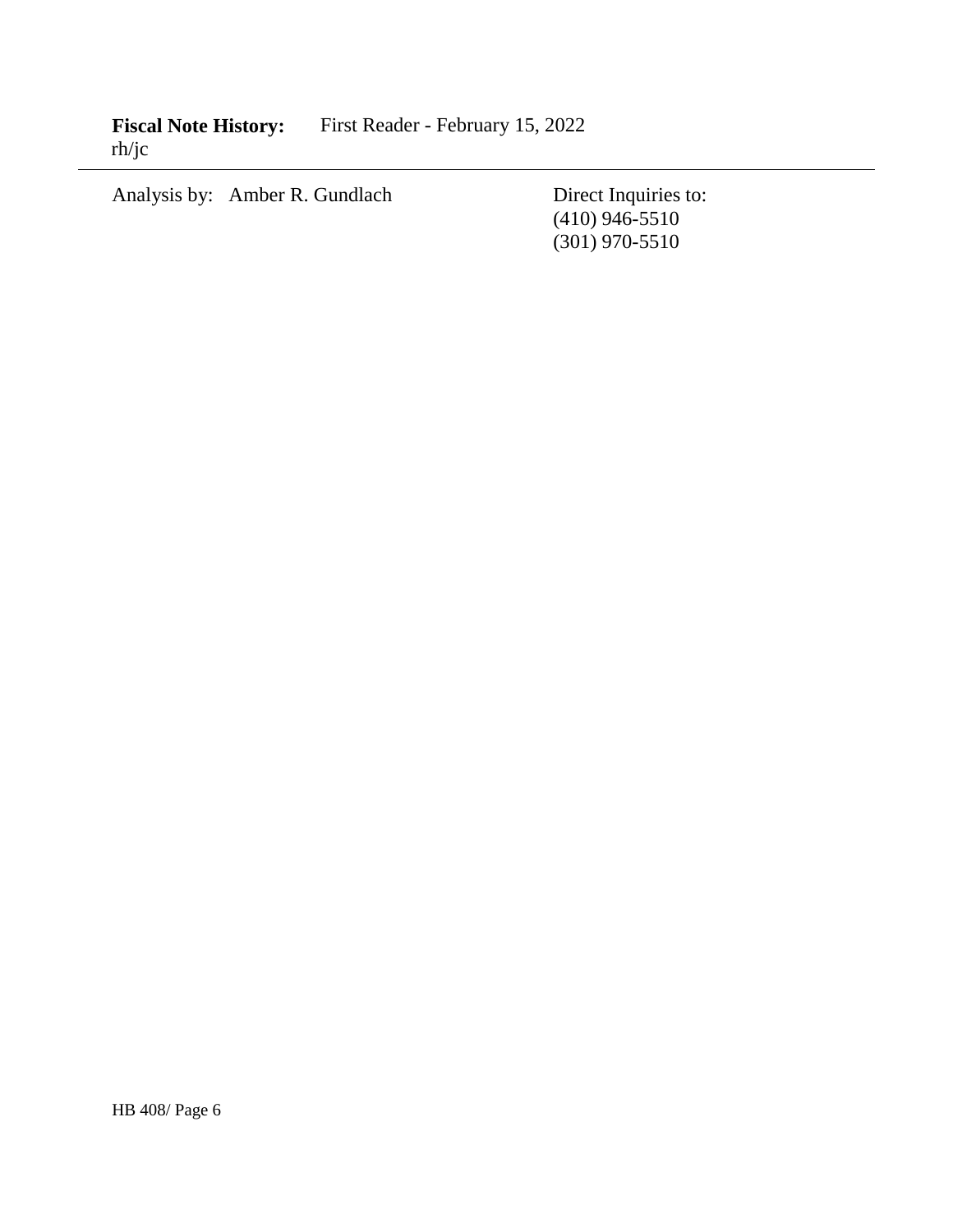# **Appendix – Opioid Crisis**

#### *Opioid Overdose Deaths*

Maryland continues to be among the states hit hardest by the opioid epidemic with the fourth-highest overdose death rate in the nation, according to the most recent federal data. In 2018, the State experienced the deadliest year on record for overdose deaths, due almost exclusively to the continued presence of fentanyl. However, preliminary data from the Opioid Operational Command Center (OOCC) indicates that the first six months of 2021 have surpassed the first six months of all prior years on record. **Exhibit 1** shows the total overdose deaths in the State from 2010 through 2020 and the prevalence of prescription opioids, fentanyl, and heroin in contributing to overdose deaths.



Source: Maryland Department of Health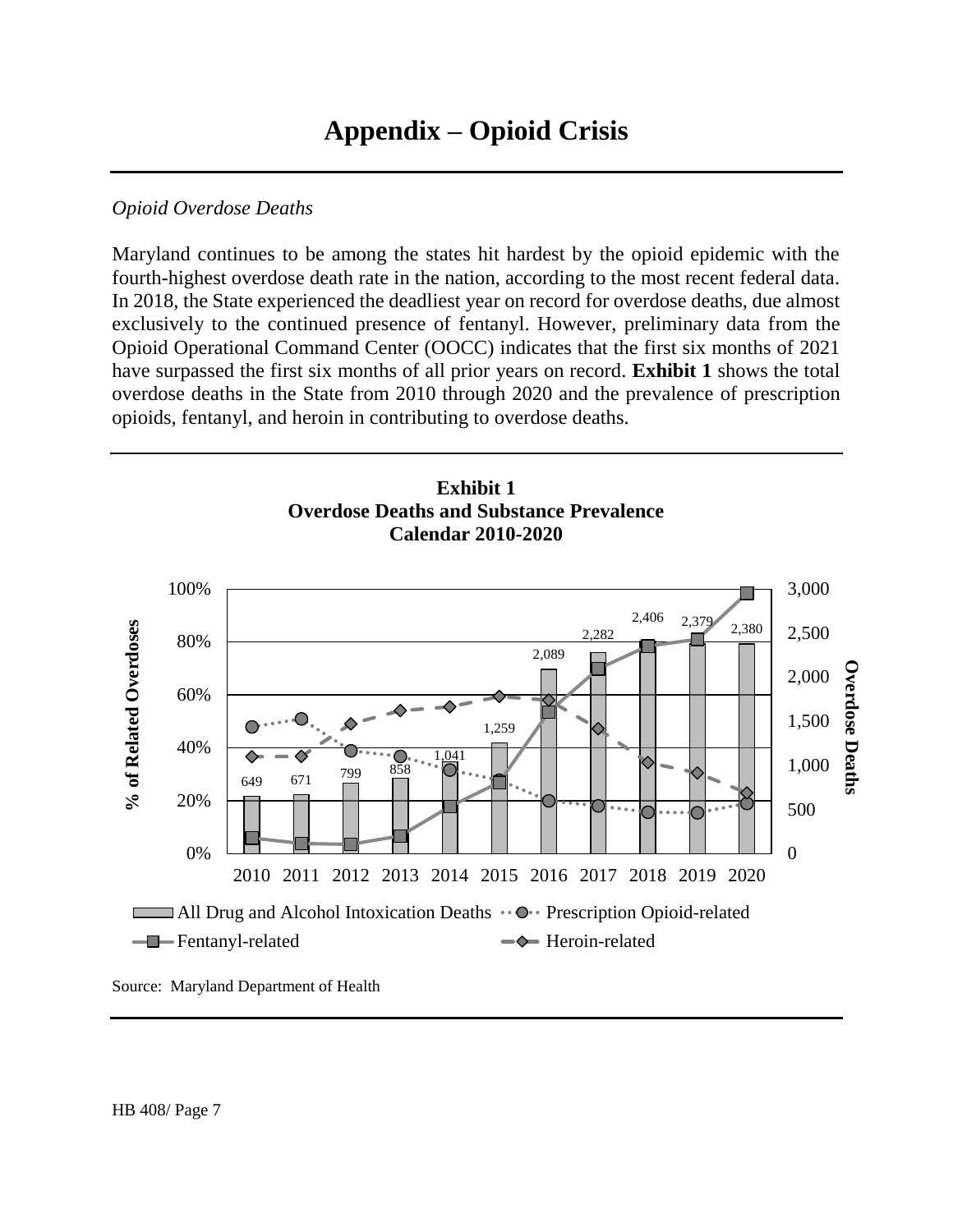# *The COVID-19 Pandemic and the Opioid Epidemic*

Preliminary data for 2020 and 2021 suggests that the COVID-19 pandemic has contributed to increases in intoxication fatalities related to nearly all major drug categories in Maryland with the exception of heroin-related deaths, which continued to decline. OOCC data indicates that the total number of overdose deaths in Maryland for the first six months of 2021 outpaced the number of deaths during the first six months of 2018, the State's previous high watermark for fatalities. **Exhibit 2** shows total overdose deaths from all substances and overdose deaths involving opioids, heroin, prescription opioids, and fentanyl for the first six months of calendar 2017 through 2021.



HB 408/ Page 8 Conversely, the State saw significantly fewer hospital emergency department (ED) visits during the first six months of 2020, with a 23.3% decline in visits for nonfatal opioid overdoses compared to the first half of 2019. Historically, the number of ED visits has a positive correlation with the number of opioid intoxication deaths. The inverse correlation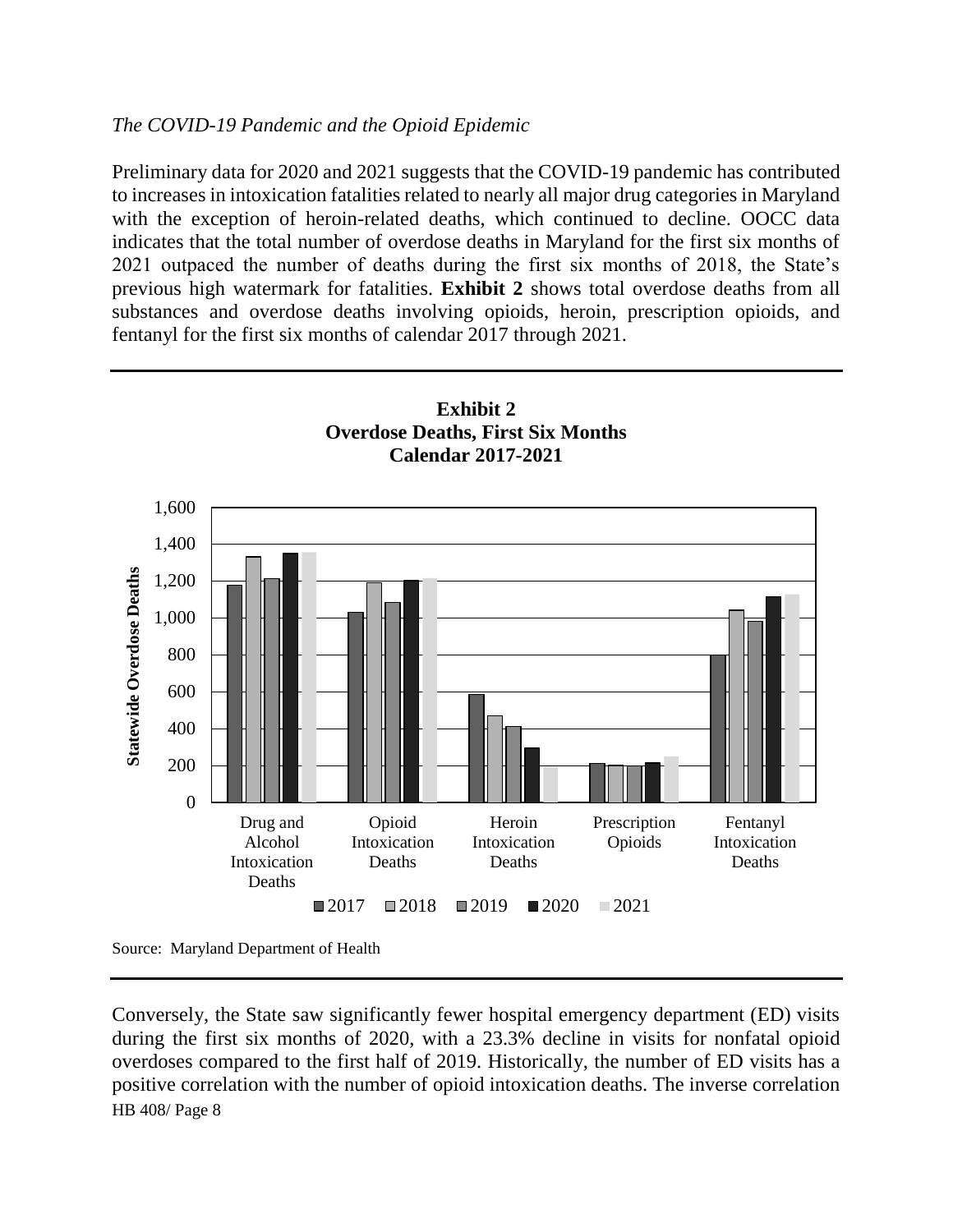shown between opioid overdose deaths and ED visits may be the result of concerns about visiting the ED due to COVID-19. However, the number of ED visits for 2021 was up by 23.4% over 2020, an increase of 5.6% over 2019.

# *Maryland Actions to Address the Opioid Crisis*

*Legislative Response:* The General Assembly has passed numerous acts to address the State's opioid crisis, including prevention, treatment, overdose response, and prescribing guidelines.

- Chapters 571 and 572 of 2017 require the fiscal 2019 through 2021 proposed budgets to include rate adjustments for community behavioral health providers; require development of a plan to increase provision of treatment; expand access to naloxone; require the Maryland Department of Health (MDH) to distribute evidence-based information about opioid use disorders to health care facilities and providers; and prohibit health insurance carriers from applying a prior authorization requirement for certain substance use disorder (SUD) treatment drugs.
- Chapters 573 and 574 of 2017 expand drug education in public schools to include heroin and opioid addiction prevention; require local boards of education to require each public school to store naloxone and other overdose-reversing medication; and require institutions of higher education that receive State funding to establish a policy that addresses heroin and opioid addiction and prevention.
- Chapter 570 of 2017 requires a health care provider to prescribe the lowest effective dose of an opioid and a quantity that is no greater than that needed for the expected duration of pain severe enough to require an opioid that is a controlled dangerous substance, with specified exceptions.
- Chapter 211 of 2018 requires MDH to identify a method for establishing a tip line for a person to report a licensed prescriber whom the person suspects is overprescribing certain medications.
- Chapters 215 and 216 of 2018 require a health care provider to advise a patient of the benefits and risks associated with a prescribed opioid or co-prescribed benzodiazepine.
- Chapters 439 and 440 of 2018 require a general hospice care program to establish a policy for the collection and disposal of unused prescription medication.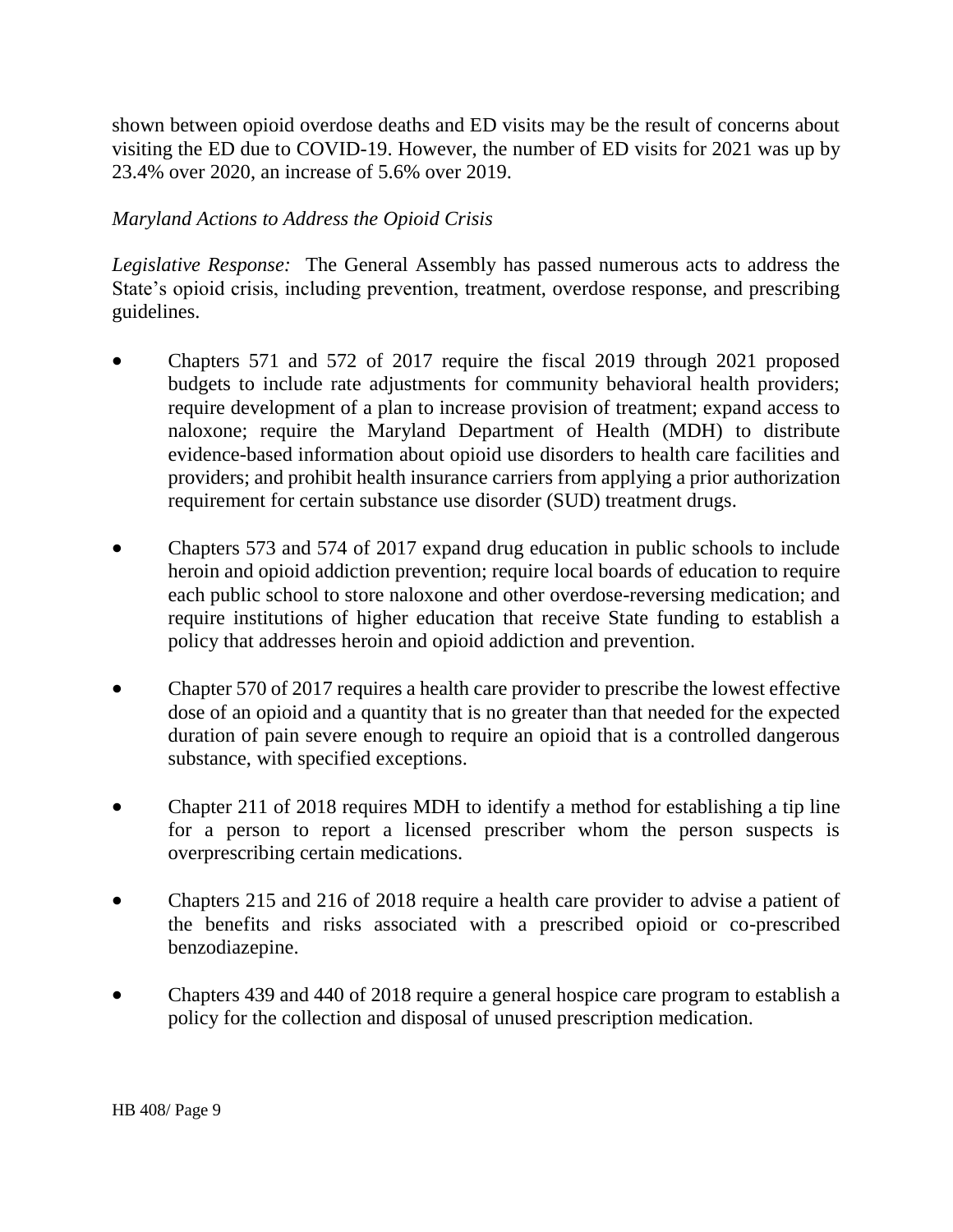- Chapter 532 of 2019 establishes programs for opioid use disorder screening, evaluation, and treatment (specifically medication-assisted treatment) in local correctional facilities and in the Baltimore Pretrial Complex.
- Chapter 537 of 2019 establishes the Opioid Restitution Fund, a special fund to retain any revenues received by the State relating to specified opioid judgments or settlements, which may be used only for opioid-related programs and services.
- Chapters 172 and 173 of 2020 authorize MDH to include comprehensive crisis response centers, crisis stabilization centers, crisis treatment centers, and outpatient mental health clinics in the list of emergency facilities published annually related to emergency mental health evaluations and require MDH to give the list to each local behavioral health authority.
- Chapter 547 of 2020 establishes a Crisis Intervention Team Center of Excellence in the Governor's Office of Crime Prevention, Youth, and Victim Services.
- Chapters 211 and 212 of 2020 require health insurance carriers to report on compliance with the federal Mental Health Parity and Addiction Equity Act.

*Opioid Response During the COVID-19 Pandemic:* In June 2020, OOCC, in consultation with MDH and other State agencies, developed and released Maryland's COVID-19 Inter-Agency Overdose Action Plan to lay out a comprehensive strategy for coordinating response efforts.

*Legal Actions Related to the Opioid Crisis:* In October 2020, the U.S. Department of Justice announced a global resolution of its criminal and civil investigations of opioid manufacturer Purdue Pharma with an agreement that Purdue (1) plead guilty to a three-count felony related to conspiracy charges; (2) pay a criminal fine of \$3.5 billion; (3) pay an additional \$2.0 billion in criminal forfeitures; (4) pay a civil settlement of \$2.8 billion to resolve civil liability under the False Claims Act; and (5) emerge from bankruptcy as a public benefit company. However, the resolution was subject to approval by the bankruptcy court for the Southern District of New York, which rejected the bankruptcy settlement in December 2021.

In July 2021, a \$26 billion global settlement was announced by opioid manufacturer Johnson & Johnson and three of its distributors (McKesson, Amerisource Bergen, and Cardinal Health). On September 8, 2021, Maryland Attorney General Brian E. Frosh announced Maryland's participation in the global settlement. Maryland is expected to receive approximately \$500 million as part of the settlement.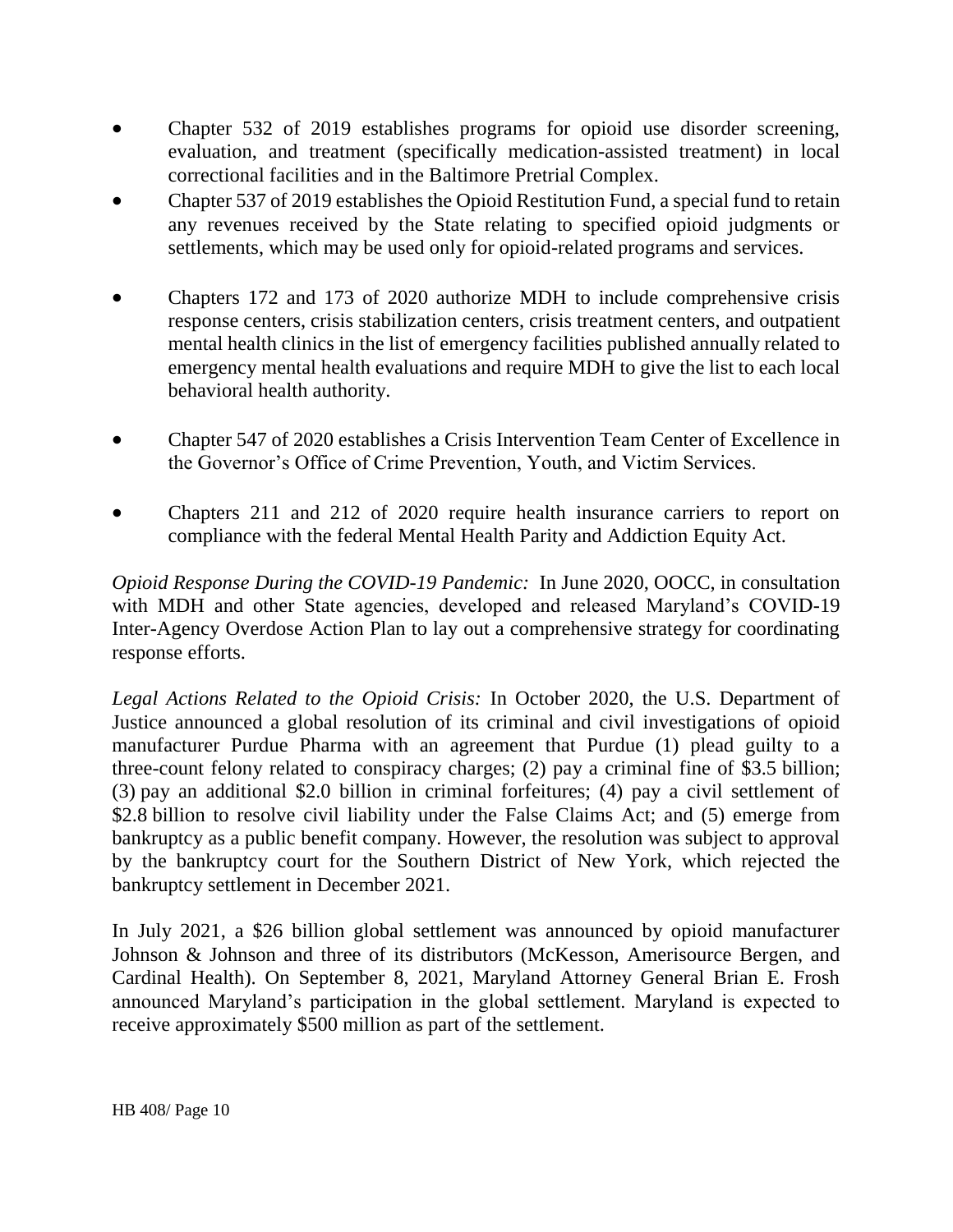*Funding to Address the Opioid Crisis*: The fiscal 2022 budget has more than \$978.0 million targeted toward mental health and substance abuse in Maryland, including \$296.0 million for SUD services, \$231.8 million for mental health and SUD treatment for the uninsured, and more than \$10.0 million to fund OOCC activities (\$5.0 million of which will be used for grants to local behavioral health authorities).